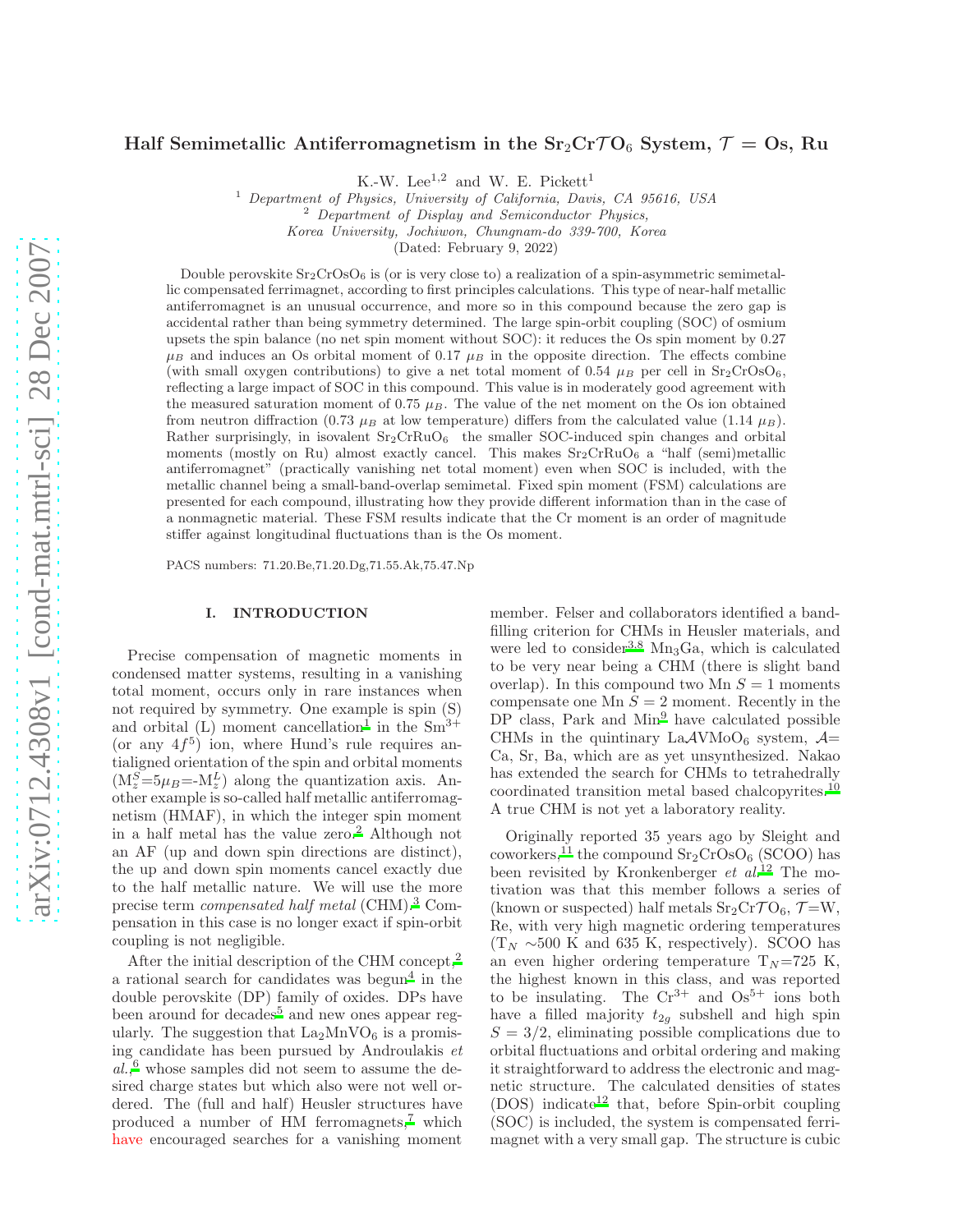above  $\sim 500 \text{ K}$ , but distorts slightly below that temperature to rhombohedral  $R\bar{3}$  symmetry, consistent with the magnetic symmetry.

In this paper we look in more detail at the electronic structure of SCOO, which also prompts us to check the isovalent material  $Sr_2CrRuO_6$  (SCRO). First principles calculations, of the same sort that predict  $Sr_2CrWO_6$  and  $Sr_2CrReO_6$  to be HMs, predict that SCOO is (before considering SOC) actually a ferrimagnetic semimetal with precisely compensating spin moments, or spin-asymmetric compensated semimetallic ferrimagnet in which the electrons and the holes are each fully polarized and have opposite spin directions, in spite of zero net moment and hence no macroscopic magnetic field. This is a peculiar state indeed. SOC degrades this by giving a nonzero total moment, but the band structure is little changed. We then look at the isovalent system SCRO, and find that due to small but important chemical differences, it is also a compensated half  $(semi) metal$  and moreover the total (spin + orbital) moment remains vanishingly small. This is a CHM in which the metallic channel is semimetallic rather than fully metallic, with the semimetallic channel having spin in the direction of the Cr spin (the Ru spin is antialigned).

# II. THEORETICAL AND COMPUTATIONAL METHODS

Our calculations are based on both cubic (500 K) and rhombohedral  $(R\bar{3}, \text{ at } 2 \text{ K})$  structures.<sup>[12](#page-5-11)</sup> In the distorted structure, the change in volume is less than 1%, and O and Sr atoms are displaced by  $0.015$  and  $0.006$  Å, respectively. Since comparison between perovskite  $SrOsO<sub>3</sub><sup>13</sup>$  $SrOsO<sub>3</sub><sup>13</sup>$  $SrOsO<sub>3</sub><sup>13</sup>$  and  $SrRuO<sub>3</sub><sup>14</sup>$  $SrRuO<sub>3</sub><sup>14</sup>$  $SrRuO<sub>3</sub><sup>14</sup>$  shows about 1% volume difference, difference in structures between SCRO and SCOO is expected to be negligible. Calculations (as described below) are consistent, obtaining a 1% smaller lattice constant for  $Sr_2CrRuO_6$  (7.62 Å) than for  $Sr_2CrOsO_6$  (7.706 Å). Since we wish here to interpret the experimental electronic properties as closely as possible, we use for our calculations the same experimental structures of SCOO (also used for SCRO). These are the values  $a=7.8243$  Å for the cubic, and  $a=5.5176$  Å,  $c=13.445$  Å for the rhombohedral structures.<sup>[12](#page-5-11)</sup>

These calculations were carried out with the local spin density approximation (LSDA) and spinorbital coupling  $(SOC)$  or fully relativistic scheme<sup>[15](#page-5-14)</sup> implemented in two all-electron full-potential codes,  $FPLO<sup>16</sup>$  $FPLO<sup>16</sup>$  $FPLO<sup>16</sup>$  and Wien2k<sup>[17](#page-5-16)</sup>, which showed consistent results. In FPLO, basis orbitals were chosen such as Os (4f5s5p)6s6p5d, Ru (4s4p)5s5p4d, Cr  $(3s3p)4s4p3d$ , Sr  $(4s4p)5s5p4d$ , and O 2s2p3d.

(The orbitals in parentheses indicate semicore orbitals.) In Wien2k, the basis size was determined by  $R_{mt}K_{max}$ =7.0 and APW sphere radii (1.95 for Os/Ru, 1.94 for Cr, 2.47 for Sr, and 1.72 for O). Although the semimetallic character does not require a lot k-points like a metal would, the Brillouin zone was sampled carefully with (20,20,20) k-mesh. A carefully k-mesh sampling is necessary for SOC and fixed spin moment (FSM) calculations. The FSM calculations we describe were done with the FPLO code.

For SCOO we find the  $R\bar{3}$  distortion is energetically favored, in agreement with observation. We also find that  $SCRO$  in the  $R\bar{3}$  structure is favored over the cubic structure, by 145 meV. The distortions (apparently due to size mismatch) in either compound have negligible affect on the electronic structure, consistent with the fact that both ions have a filled  $t_{2g}$  shell so that band structure energy is not gained by the distortion.

### III. RESULTS AND INTERPRETATION

# A. LSDA electronic structure of SCOO

The LSDA band structure near  $E_F$  (without SOC) of SCOO, which has antialigned  $S = \frac{3}{2}$  moments on both Cr and Os and hence zero net moment, is shown in Fig. [1](#page-2-0) and agrees with that of Krockenberger *et al.*<sup>[12](#page-5-11)</sup> The fully occupied Os ('down', by our choice) and Cr (up) majority  $t_{2g}$  manifolds each have identical width of 1.8 eV, shifted by 0.3 eV in energy. The lowest spin-up conduction band at L is degenerate with the filled Os  $t_{2g}$  band maximum (flat along X-W), defining  $E_F$  at the point of (accidentally occurring) zero gap. The larger transition metal–O hybridization for a 5d ion compared to that of a 3d ion reduces the Os spin moment from 3  $\mu_B$ by almost a factor of two, even though both Cr and Os ions have occupied  $t_{2g}$  states corresponding to  $S = 3/2.$ 

Now we will focus on results of the SCOO zero temperature  $R\bar{3}$  structure. As shown in Table [I,](#page-2-1) the Cr spin moment of 2.2  $\mu_B$  is completely compensated with the Os spin moment of  $-1.6 \mu_B$  and the six O moments. As displayed in the corresponding DOS given in the top panel of Fig. [2,](#page-3-0) each spin channel separately has a gap, 0.4 eV for the spin-up and 1 eV for spin-down, between the Cr and Os  $t_{2g}$ manifolds. The majority and minority states show different hybridization, resulting in differing crystal (ligand) field and exchange splittings on Cr and Os. The crystal field splittings  $\Delta_{cf}$  are (roughly): Cr, majority 2.5 eV, minority 1 eV; Os: 2.5-3 eV for both directions. The exchange splitting in the Os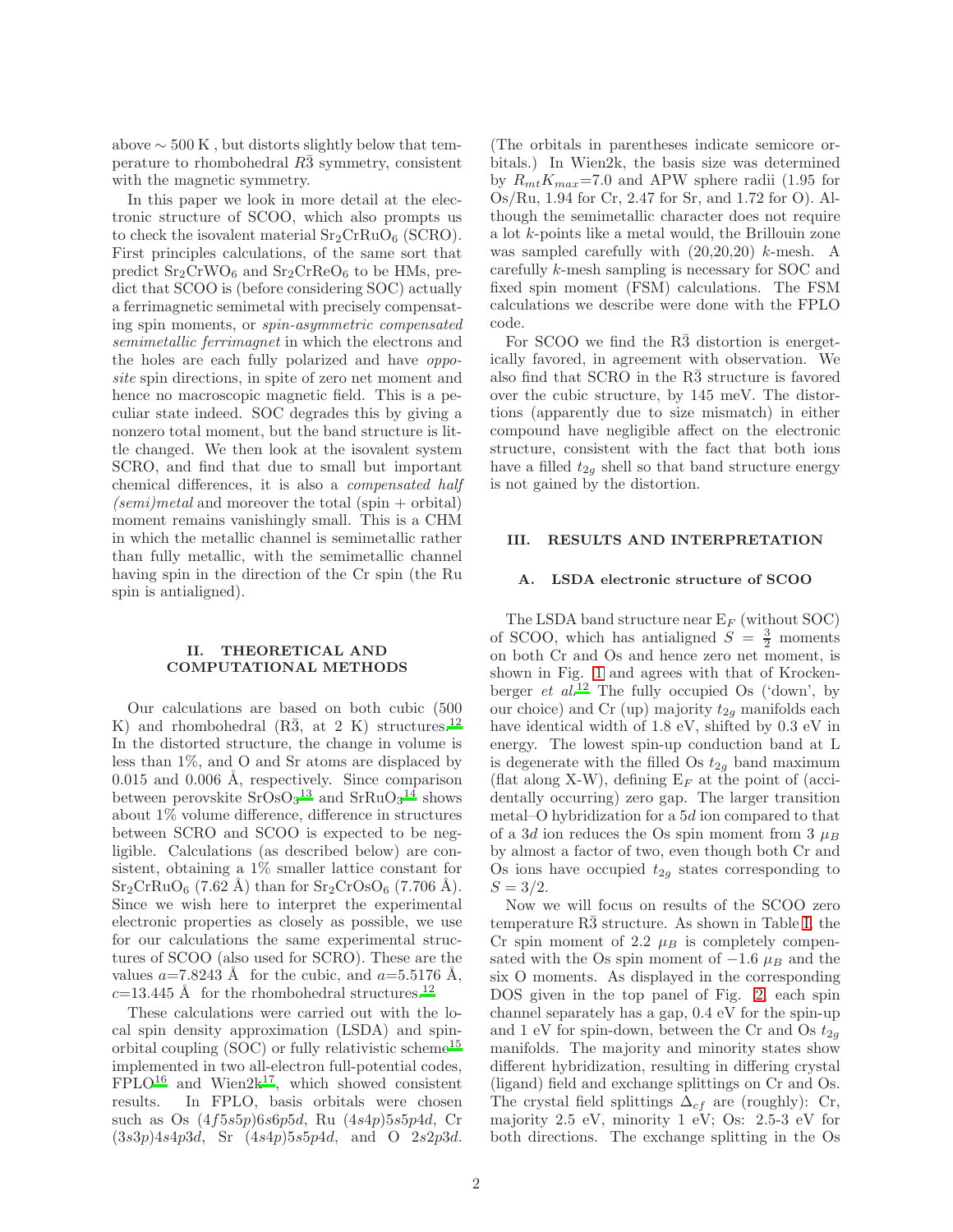TABLE I: LSDA and LSDA+SOC results for individual and total spin  $M<sub>S</sub>$ , orbital  $M<sub>L</sub>$ , and net  $M<sub>net</sub>$  moments ( $\mu<sub>B</sub>$ ) in the  $R\bar{3}$  structure. The effect of SOC is primarily on the Os ion, and changes the magnetic character considerably in  $Sr_2CrOsO_6$  but little in  $Sr_2CrRuO_6$ .

<span id="page-2-1"></span>

|                                                                             | LSDA |  |  | $LSDA+SOC$ |  |  |         |  |  |           |
|-----------------------------------------------------------------------------|------|--|--|------------|--|--|---------|--|--|-----------|
|                                                                             |      |  |  | Spin       |  |  | Orbital |  |  |           |
| Compound Cr Os/Ru $M_S$ Cr Os/Ru $M_S$ Cr Os/Ru $M_L$                       |      |  |  |            |  |  |         |  |  | $M_{net}$ |
| $Sr_2CrOSO_6$ 2.22 -1.58 0.00 2.194 -1.312 0.399 -0.025 0.173 0.142 0.541   |      |  |  |            |  |  |         |  |  |           |
| $Sr_2CrRuO_6$ 2.08 -1.48 0.00 2.079 -1.474 0.025 -0.048 0.031 -0.020 -0.005 |      |  |  |            |  |  |         |  |  |           |



<span id="page-2-0"></span>FIG. 1: (color online) Top panel: LSDA band structure  $Sr_2CrOsO<sub>6</sub>$ , excluding spin-orbit coupling, in the distorted R3 structure for each spin channel (dashed and solid lines for the majority and minority channels, respectively). This plot contains the Cr d bands and Os  $t_{2g}$  manifold. The O p bands lie in the range  $-8.5$  to  $-2$  eV, and the Os  $e_g$  manifold lies above 4 eV due to large crystal field splitting. Note the flat bands along the  $X - W$  lines near  $E_F$ , which lead to a quasi-twodimensional DOS at either spin channel (see Fig. [2\)](#page-3-0). The symmetry labels follow the conventional fcc notation. The horizontal dashed line indicates the Fermi energy  $E_F$  set to zero. Bottom panel: The band structure of Sr2CrOsO<sup>6</sup> with spin-orbit coupling included. The slightly negative gap is due to small overlap of the conduction at L with the upper valence band at X. The optical gap is  $\sim 0.25$  eV.

ion (just over 1 eV) is half of that of Cr ion.

The distinguishing feature of SCOO is that the Os  $t_{2g}$  bandwidth is equal to its exchange splitting, such that the zero gap lies 'between' the corresponding up and down bands. Upon including SOC, the Cr moment (with its small SOC) is almost unchanged. The effect on Os is substantial, however; due to mixing with states of the opposite spin, the spin moment is reduced by  $0.27 \mu_B$  and an orbital moment of -0.17  $\mu_B$  is induced. The total net moment, 0.54  $\mu_B$  reflecting both spin and orbital compensation, is r[e](#page-5-11)asonable close to the observed value<sup>12</sup> of  $0.75$  $\mu_B$ . (The unusual temperature dependence indicates non-standard behavior of the magnetism in SCOO, so it may be premature to expect close agreement.) The total DOS, given in the inset of the top panel in Fig. [2,](#page-3-0) indicates filling of the up-spin gap due to Os spin-mixing.

Krockenberger  $et \ al.<sup>12</sup>$  $et \ al.<sup>12</sup>$  $et \ al.<sup>12</sup>$  have reported moments of  $Sr<sub>2</sub>CrOsO<sub>6</sub> obtained from neutron scattering, which$ are net (spin+orbital) values for Os and Cr. These moments should not be expected to be identical to the calculated values, both because the theoretical specification involves and assignment of the spin density using inscribed atomic spheres (and some spin polarization in the interstitial region not assigned to either), and because the neutron fitting takes no account of the difference of spin and orbital form factors. The experimental values are  $M = 2.03$  (-0.73) $\mu_B$  for Cr (Os). Our calculated values are  $\dot{M} = 2.17 (-1.14) \mu_B$ , respectively, which are close to those calculated earlier.[12](#page-5-11) The difference for the Os ion (which amounts to about  $+25\%$ and -25% from the mean of -0.95 $\mu$ <sub>B</sub>) is large enough to be bothersome, and should be the object of further study. It has recently been observed that the net moment on  $Os^{7+}$  in Ba<sub>2</sub>NaOsO<sub>6</sub> is affected very peculiarly[18](#page-5-17) by the large SOC on Os, and although the  $\mathrm{Os}^{5+}$  ion will differ substantially, the orbital component will need to be taken into account explicitly to clarify this discrepancy.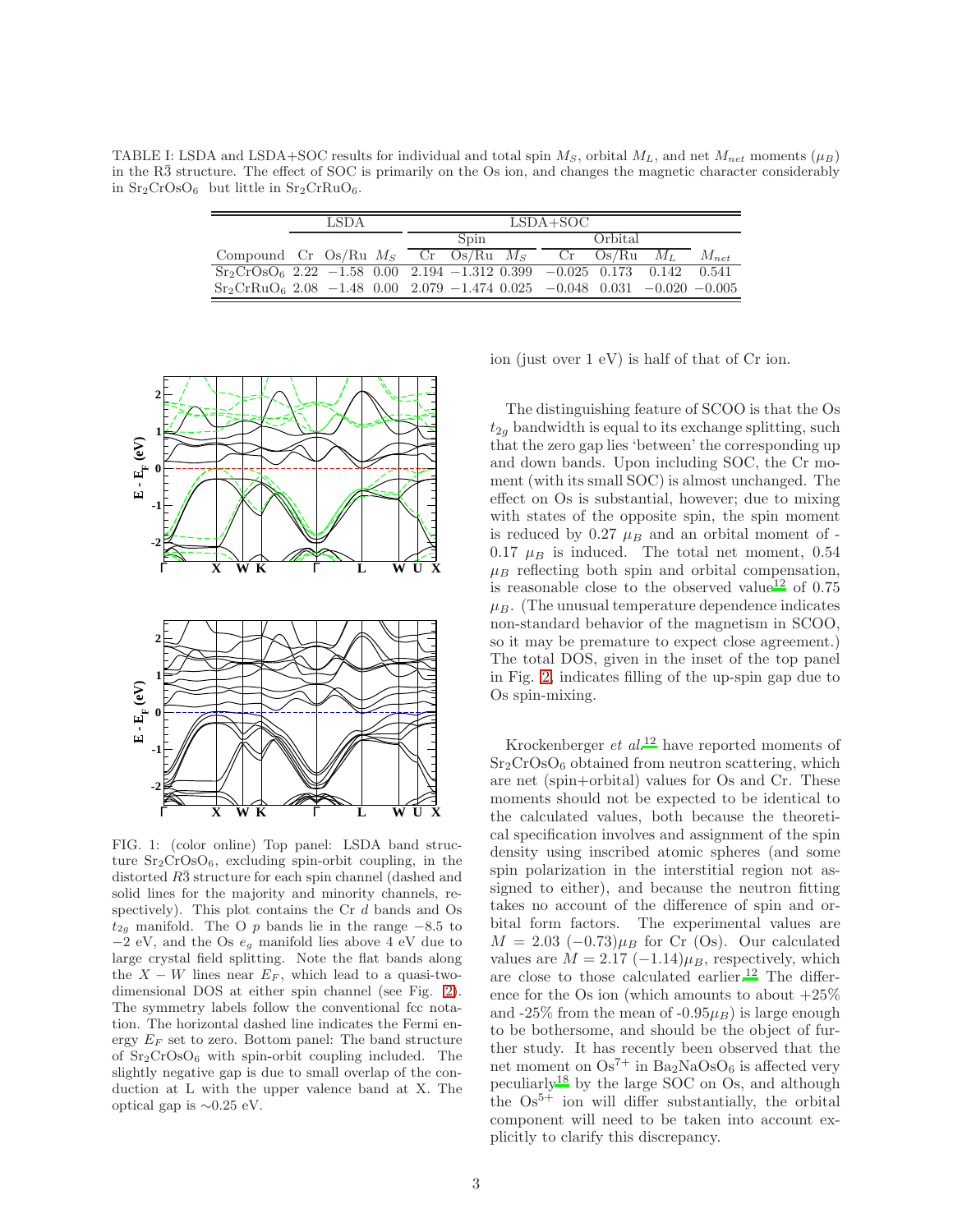

<span id="page-3-0"></span>FIG. 2: (color online) Top panel: LSDA (without SOC) atom-projected densities of states (DOS) per a formula unit for each spin channel of  $Sr_2CrOsO<sub>6</sub>$  in the distorted structure. The occupied Os  $t_{2g}$  manifold has 50% O character in the whole range, while in the occupied Cr  $t_{2q}$  manifold O contributes less than half of Cr contribution to DOS. The vertical dashed line denotes  $E_F$ . Inset: LSDA+SOC total DOS (in the same units as above) in the range of 1 eV above and below  $E_F$ , where SOC effects are dominant, indicated by the vertical dashed line. The horizontal dashed line represents zero DOS. Bottom panel: similar plot for  $Sr_2CrRuO_6$  in the distorted structure. The O  $p$  bands locate at the range  $-7.5$  eV to −1.5 eV (not shown here). Unlike for SCOO, the DOS of SCRO is hardly affected by SOC.

#### B. The Ru analog  $Sr_2CrRuO<sub>6</sub>$

SCRO shows some distinctions from SCOO, small but sufficient to change the character of the spectrum. Both Cr and Ru moments are 7-9% smaller than in SCOO, but the system is still representative of compensating  $S = \frac{3}{2}$  moments with vanishing net spin. Relative to the Ru (minority) bandwidth, the Ru exchange splitting is larger, and the on-site energy on Ru is enough lower to alter the distinguishing features of the states at low energy. The result is that  $E_F$  is pinned in a 'zero gap' between the occupied Cr  $t_{2g}$  bands and unoccupied Ru  $t_{2g}$  bands (there is a actually a slight  $\sim 0.1$  eV band overlap).

A crucial difference from SCOO is that the zero total moment of SCRO (due to half metallicity) survives SOC: the slight net spin moment of 0.025  $\mu_B$  is compensated by the induced orbital orbital moment of  $-0.020 \mu_B$ , see Table [I.](#page-2-1) This size of moment is negligible compared to other uncertainties, and we conclude that SCRO remains effectively half metallic in the presence of SOC.

#### C. Metal versus insulator question

To address the reported insulating character in SCOO (versus the low DOS semimetal result obtained above), we applied intra-atomic Coulomb repulsion U on Os (or Ru in SCRO) ion using LDA+U method<sup>[19](#page-5-18)[,20](#page-5-19)</sup> implemented in  $FPLO.<sup>21</sup>$  $FPLO.<sup>21</sup>$  $FPLO.<sup>21</sup>$  As expected beginning from the zero gap in  $SCOO$ , for  $U$  as small as 0.5 eV an insulating phase is obtained. Across the metal-insulator transition and into the insulating phase, the compensated moment in both SCOO and SCRO remains unchanged for all U. Here the opening of the gap is not such as to produce a Mott insulator (it is a band insulator), but rather in the mold of a 'energy gap correction' to LSDA, which might better be accomplished by self-energy corrections suitable for itinerant state (if it is needed at all).

An important implication is that the Os 5d electrons in SCOO are not in localized, strongly correlated states but closer to itinerant. If this is the case, pressure will more readily produce metalization and lead to a CHM (degraded by SOC). Calculations confirm that the main effects of pressure are to increase bandwidths, thereby reducing the moments and the associated exchange splittings and generally increasing itineracy. The differences displayed by SCRO relative to SCOO suggest that it may not be insulating even at ambient pressure, in which it provides the first example of a CHM, not even blemished noticeably by SOC. The strong hybridization of the Os and Ru d states, which is the cause of itineracy, is evident in the moment that opposes that of Cr: it is ∼1.4  $\mu_B$  on the metal, and 0.7  $\mu_B$  distributed over the neighboring O ions (Table [I\)](#page-2-1). This strong  $\mathcal{T}$ -d–O 2p mixing, together with the robust  $S=\frac{3}{2}$  moments, is almost certainly at the root of the remarkably high magnetic ordering temperature of 750 K.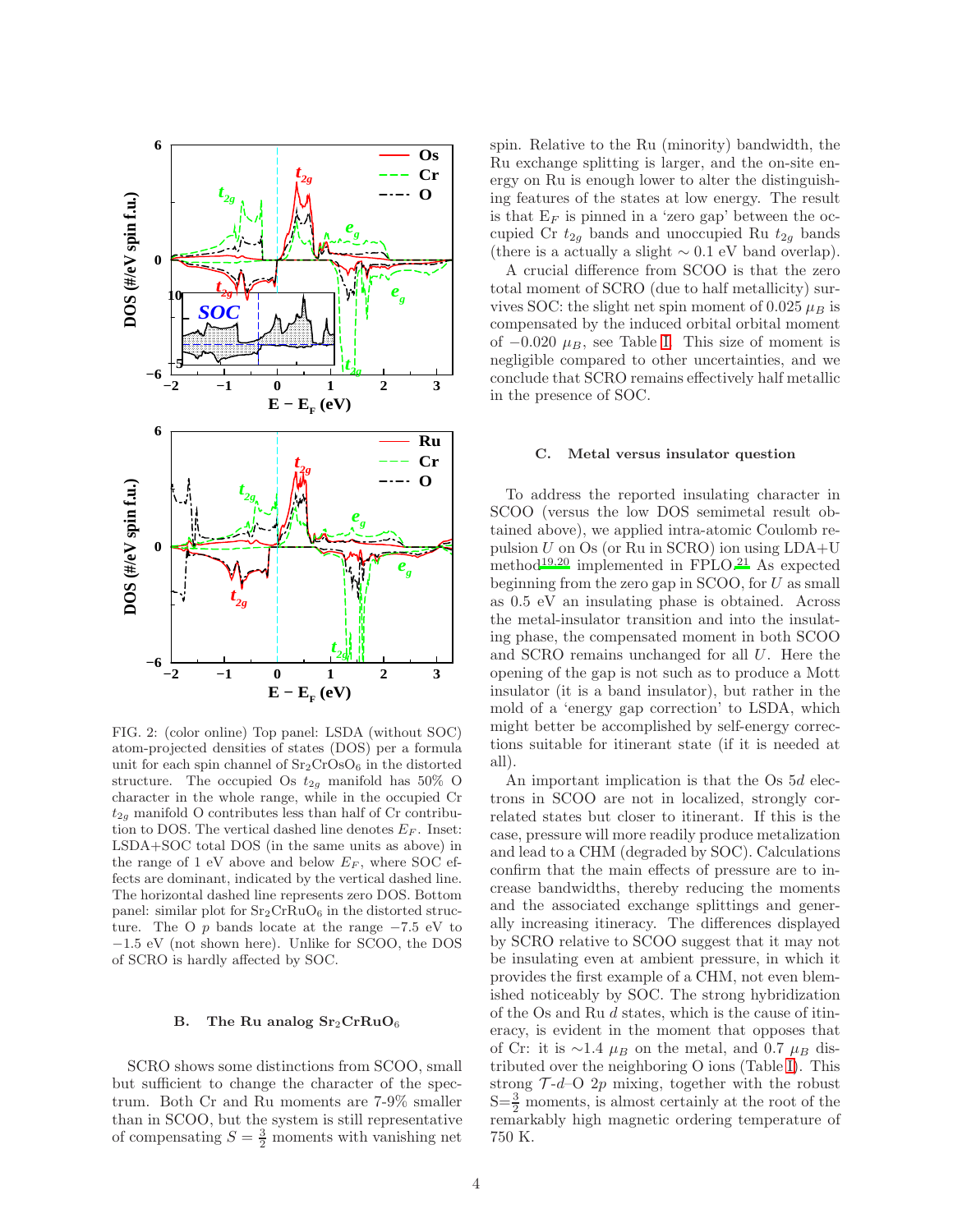

<span id="page-4-0"></span>FIG. 3: (color online) LSDA fixed spin moment  $M_S$  calculations. Since the minority channels have much larger gap in both systems, the plots are highly asymmetry with respect to the ground state occurring at  $M_S = 0$ . The dashed lines indicate fitting curves using a formula  $E(M_S) - E(0) = aM + bM^2.$ 

#### D. Fixed Spin Moment Studies

In a conventional, unpolarized metal fixed spin moment (FSM) calculations<sup>[22](#page-5-21)[,23](#page-5-22)</sup> provide at small M the (interaction enhanced) susceptibility  $\delta E(M)$  =  $\frac{1}{2}\chi^{-1}M^2 + \dots$ , and gives the Stoner instability if the energy decreases with moment M. At larger M stable or metastable magnetic states may be uncovered. The behavior is quite different in a half metal, where the spin densities (and the ground state itself) are invariant to any applied magnetic field that does not cause the Fermi level in the metallic channel to cross a band edge of the insulating channel.[24](#page-5-23) Once the crossing occurs, one can again carry out FSM calculations to analyze the  $E(M)$  relation and the differential susceptibility. While  $E(M)$  is analytic (and even in  $M$ ) in a nonmagnetic metal, in a HM  $E(M)$ is non-analytic at  $M=0$  and is asymmetric, and may be strongly asymmetric. The point single  $M=0$  (in SCOO, since it is spin compensated) corresponds to a huge range of magnetic field  $\Delta B = E_{gap}/\mu_B$ .

We choose the Cr moment direction to define 'up' in the following discussion, hence a positive field is parallel to the Cr moment. At zero field the net moment is zero, and positive and negative fields do not change the moment until they become large enough to shift the Fermi level across a 'down' spin band edge. At the onset of change in the moment the behavior in a HM differs from that of conventional FSM behavior because of the strong density of states variation

$$
N(E) \propto m^* \sqrt{|E - E_o|} \tag{1}
$$

at the band edge, where  $m^*$  is the effective mass. As a result the differential susceptibility  $-d^2 \mathcal{E}/d^2 H$  at the edge is non-analytic in M. In SCOO, however, the top of the occupied Cr  $t_{2g}$  bands display essentially two-dimensional step-function behavior shown in Fig. [2,](#page-3-0) top panel, (not uncommon in perovskite structures), and beyond the onset the DOS varies slowly. The form of the differential susceptibility at the conduction band edge (positive moment) is

$$
\chi(M) = -d^2 \mathcal{E} / d^2 H \propto \alpha + \gamma m^* \sqrt{M},\qquad(2)
$$

where  $\alpha, \gamma$  are material-dependent constants. The calculated FSM  $E(M)$  curves for both compounds are displayed in Fig. [3.](#page-4-0) The non-analytic behavior is confined to low moment  $(M \approx 0)$  and is not clear on this scale.

The strong asymmetry is striking. For positive applied field, the up spin states in Fig. [2](#page-3-0) move down with respect to the down states. Because the exchange splitting is much smaller on Os than on Cr, the moment on Os decreases (transfer of electrons from Os  $t_{2g}$  down to Os  $t_{2g}$  up) and the energy cost is relatively small, see Fig. 3 for positive  $M_s$ . For negative applied field, the relative shift of states is in the opposite direction, and the shift in filled states is from Cr  $t_{2g}$  up to Cr  $t_{2g}$  down, and this field direction decreases the Cr moment. The energy cost of changing the Cr moment is roughly an order of magnitude larger than for Os: the Os moment is much 'softer' than is that of Cr. Interestingly, the Cr moment softens by one-third in SCRO, due to differences in hybridization, and the Ru moment is somewhat stiffer than the Os moment.

## IV. DISCUSSION

We have applied first principles, full potential, all-electron methods to assess the electronic and magnetic structures of  $Sr_2CrOsO_6$  and  $Sr_2CrRuO_6$ . We have shown that the observed saturation moment of ferrimagnetic  $Sr_2CrOsO<sub>6</sub>$  is entirely due to spin-orbit coupling, and without this coupling  $Sr<sub>2</sub>CrOsO<sub>6</sub>$  would be spin-compensated (zero net moment). We have also studied isostructural, isovalent  $Sr_2CrRuO_6$ , which has not yet been synthesized in ordered form. Due to the much smaller spinorbit coupling in Ru, this compound remains a spincompensated ferrimagnetic (to within 0.02  $\mu$ <sub>B</sub>), and therefore is a realization of a half (semi)metallic antiferromagnet.

We have also investigated the other isovalent partner  $Sr_2CrFeO_6$  using the same structures as for